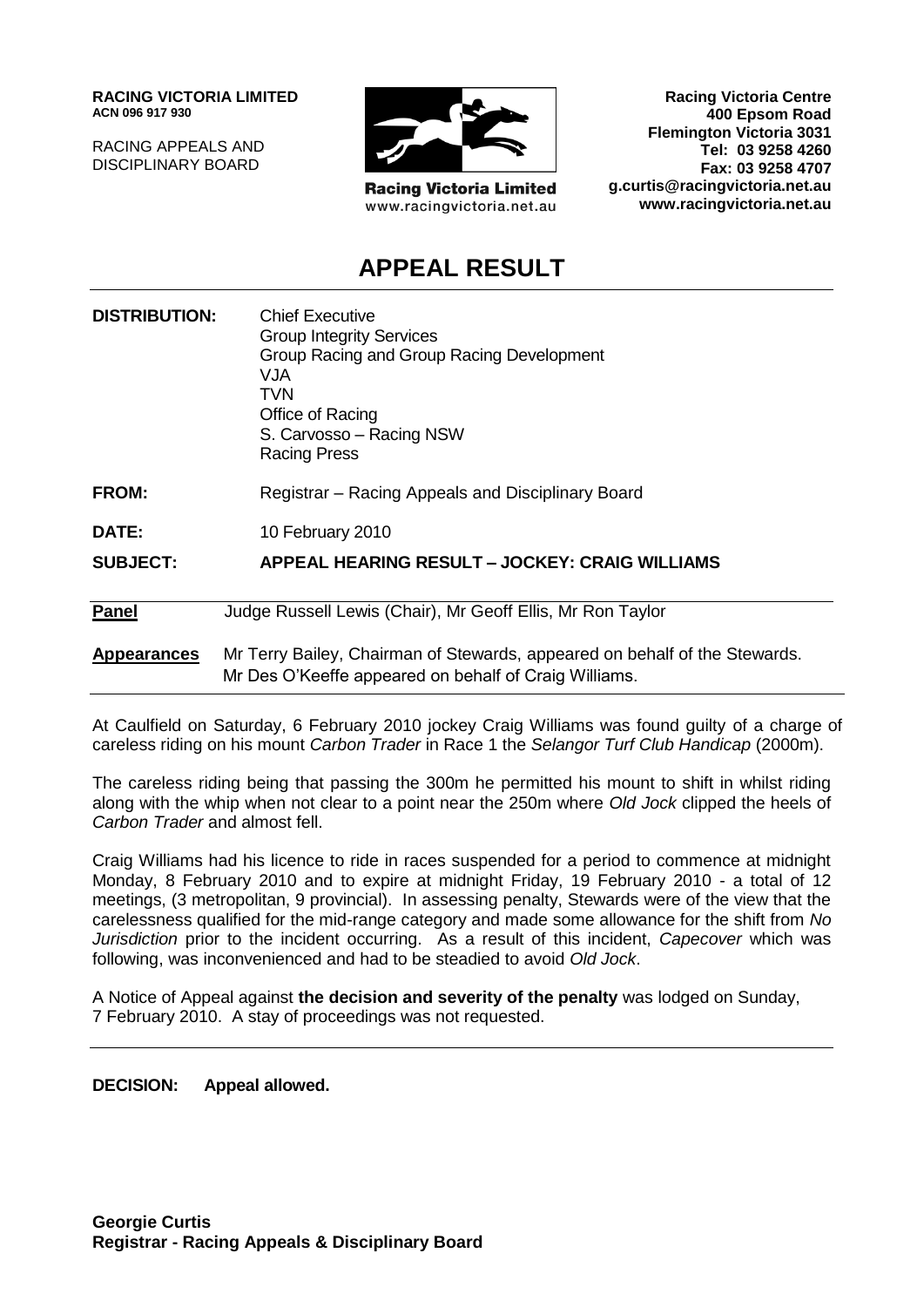# **TRANSCRIPT OF**

## **PROCEEDINGS**

#### **RACING APPEALS AND DISCIPLINARY BOARD**

\_\_\_\_\_\_\_\_\_\_\_\_\_\_\_\_\_\_\_\_\_\_\_\_\_\_\_\_\_\_\_\_\_\_\_\_\_\_\_\_\_\_\_\_\_\_\_\_\_\_\_\_\_\_\_\_\_\_\_\_\_\_\_

**HIS HONOUR JUDGE R.P.L. LEWIS, Chairman MR G. ELLIS MR R. TAYLOR**

#### **EXTRACT OF PROCEEDINGS**

### **DECISION**

### **IN THE MATTER OF THE SELANGOR TURF CLUB HANDICAP OVER 2000 METRES**

### **JOCKEY: CRAIG WILLIAMS**

#### **MELBOURNE**

#### **WEDNESDAY, 10 FEBRUARY 2010**

MR T. BAILEY appeared on behalf of the Stewards

MR D. O'KEEFFE appeared on behalf of the Appellant